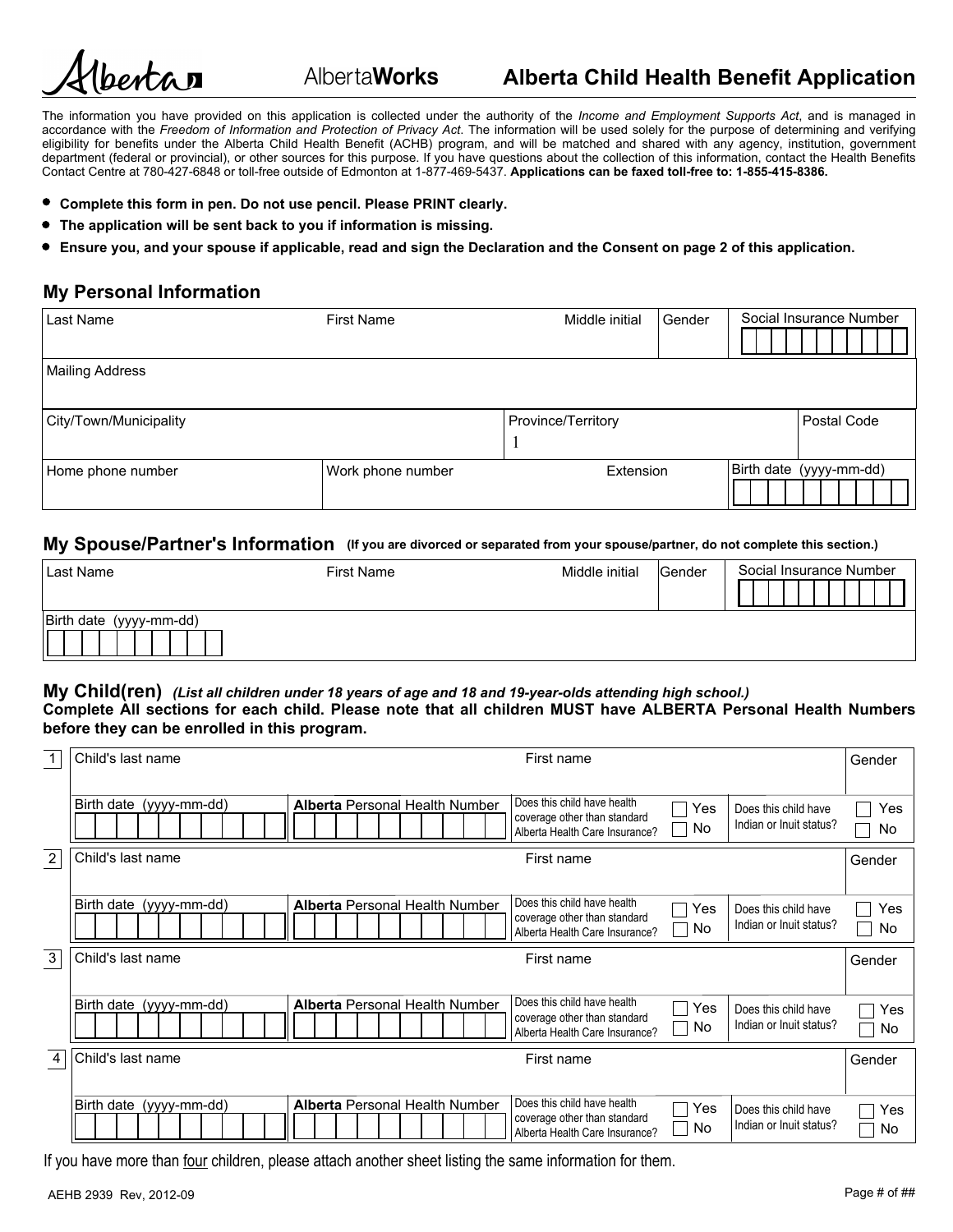| Applicant's Last name | Social Insurance Number |  |  |  |  |  |  |  |  |  |  |  |
|-----------------------|-------------------------|--|--|--|--|--|--|--|--|--|--|--|
|                       |                         |  |  |  |  |  |  |  |  |  |  |  |

### **If you or your children have any other health coverage** *(other than standard Alberta Health Care Insurance)* **please provide:**

|   | Type(s) of coverage<br>provided in policy            | Dental<br>Optical | <b>Prescription Drugs</b><br>Ambulance | Name of Insurer (i.e. Clarica, Alberta Blue Cross) |                                     |
|---|------------------------------------------------------|-------------------|----------------------------------------|----------------------------------------------------|-------------------------------------|
|   | Name of Policy Holder (if different from you)        |                   |                                        |                                                    | Policy Number/Identification Number |
| 2 | Type(s) of coverage<br>provided in policy            | Dental<br>Optical | <b>Prescription Drugs</b><br>Ambulance | Name of Insurer (i.e. Clarica, Alberta Blue Cross) |                                     |
|   | Name of Policy Holder <i>(if different from you)</i> |                   |                                        | <b>Policy Number/Identification Number</b>         |                                     |

- If you have more than two other health insurers, please attach another sheet providing the same information for that coverage and who is covered under each plan.
- Please note if you have existing health coverage Alberta Child Health Benefit may provide top up to 100% of Alberta Government agreement rates.

# **My Declaration**

- 1. I declare that I am a resident of Alberta and that the information on this application is true and complete to the best of my knowledge.
- I will report any changes in this information to the Health Benefits Contact Centre. 2.
- I understand that giving false or incomplete information, or not advising of changes in my situation may result in termination or suspension of benefits, criminal charges and repayment of benefits I have received. 3.
- I understand that to be eligible for this program I must consent to Canada Revenue Agency providing tax information for the head of household and spouse/partner (if applicable). 4.
- 5. I understand my eligibility for the Alberta Child Health Benefit program will be assessed automatically each year, unless I inform the Health Benefits Contact Centre that I no longer wish to receive this benefit.

| ◣ | ∣ My signature | Date (yyyy-mm-dd)    Spouse/Partner's signature (if applicable) | Date (yyyy-mm-dd) |
|---|----------------|-----------------------------------------------------------------|-------------------|
|   |                |                                                                 |                   |

## **Consent for Canada Revenue Agency to Verify Income**

I consent to Canada Revenue Agency giving Alberta Government information from my income tax return(s) and other taxpayer information about me, whether supplied by me or a third party. The information will be relevant to, and will be used solely for the purpose of determining, verifying and/or auditing my/our eligibility, and for the general administration and enforcement of the Alberta Child Health Benefit under the *Income and Employment Supports Act*. This consent is valid for the taxation year in which I sign this consent, the previous tax year, and for each taxation year that I receive this benefit.

| My signature | Date (yyyy-mm-dd)    Spouse/Partner's signature (if applicable) | Date (yyyy-mm-dd) |
|--------------|-----------------------------------------------------------------|-------------------|
|              |                                                                 |                   |